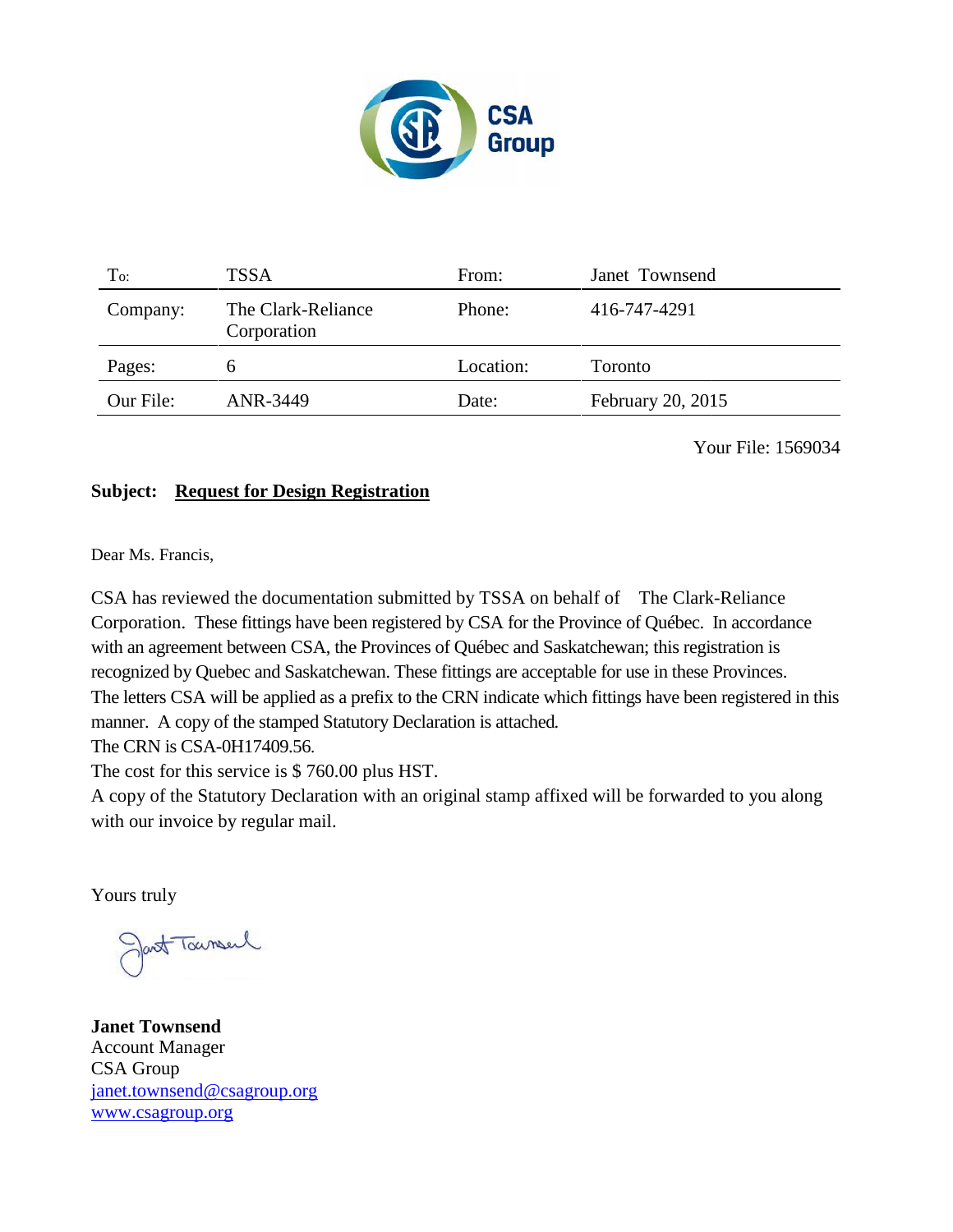|                                | <b>TECHNICAL STANDARDS &amp;</b>                                                                                                                                                               | ι<br>Show facsimile of manufacturer's logo or trademark, as it will                                                                                                                                                     |    |
|--------------------------------|------------------------------------------------------------------------------------------------------------------------------------------------------------------------------------------------|-------------------------------------------------------------------------------------------------------------------------------------------------------------------------------------------------------------------------|----|
|                                | <b>SAFETY AUTHORITY</b><br>14th Floor, Centre Tower                                                                                                                                            | appear on the fitting. in the space below<br><b>JACOBY•TARBOX°</b>                                                                                                                                                      |    |
| SSA                            | 3300 Bloor Street West                                                                                                                                                                         | or<br>A PRODUCT OF CLARK-RELIANCE                                                                                                                                                                                       |    |
|                                | Toronto, Ontario<br>Canada M8X 2X4                                                                                                                                                             | JRG/JT<br>JT<br>or.<br>or                                                                                                                                                                                               |    |
|                                |                                                                                                                                                                                                | STATUTORY DECLARATION                                                                                                                                                                                                   |    |
|                                |                                                                                                                                                                                                | <b>Registration of Fittings</b>                                                                                                                                                                                         |    |
|                                | Steven R. McGuigan, Research and Development Manager                                                                                                                                           |                                                                                                                                                                                                                         |    |
|                                | (Name and Position, e.g. President, Plant Manager, Chief Engineer)                                                                                                                             |                                                                                                                                                                                                                         |    |
|                                | of The Clark-Reliance Corporation                                                                                                                                                              |                                                                                                                                                                                                                         |    |
|                                | (Name of Manufacturer)                                                                                                                                                                         |                                                                                                                                                                                                                         |    |
| <b>Located at</b>              | 16633 Foltz Parkway, Strongsville, OH 44149 USA                                                                                                                                                | +1 (440) 591-9503                                                                                                                                                                                                       |    |
|                                | (Plant Address)                                                                                                                                                                                | (Telephone No.)<br>(Fax No.)                                                                                                                                                                                            |    |
|                                | and Pressure Vessels Regulation, comply with all of the requirements of<br>ASME B16.5, B31.1, B31.3, B16.24                                                                                    | do solemnly declare that the fittings listed hereunder, which are subject to the Technical Standards and Safety Act, Boilers                                                                                            |    |
|                                | (Title of recognized North American Standard)                                                                                                                                                  | which specifies the dimensions, materials of construction, pressure/temperature ratings, identification marking the fittings and service;                                                                               |    |
|                                |                                                                                                                                                                                                |                                                                                                                                                                                                                         |    |
|                                |                                                                                                                                                                                                | or are not covered by the provisions of a recognized North American standard and are therefore manufactured to comply with                                                                                              |    |
|                                |                                                                                                                                                                                                | as supported by the attached data which identifies the dimensions, material of construction,<br>pressure/temperature ratings and the basis for such ratings, the marking of the fitting for identification and service. |    |
|                                |                                                                                                                                                                                                | I further declare that the manufacture of these fittings is controlled by a quality system meeting the requirements of ISO9001:2008                                                                                     |    |
|                                | which has been verified by the following authority, HSB Registration Services<br>The items covered by this declaration, for which I seek registration, are category                            | H.<br>type fittings. In support of                                                                                                                                                                                      |    |
|                                | this application, the following information and/or test data are attached as follows:                                                                                                          |                                                                                                                                                                                                                         |    |
|                                | ISO Certificate, CSA-B51-09 Certificate, See index of attachments page                                                                                                                         |                                                                                                                                                                                                                         |    |
|                                | (drawings, calculations, test reports, etc.)                                                                                                                                                   |                                                                                                                                                                                                                         |    |
|                                | Declared before me at $\mathcal{L} \mathcal{A} \mathcal{A} \mathcal{L} \mathcal{K}$ - $\mathcal{R} \mathcal{O} \mathcal{A} \mathcal{A} \mathcal{A} \mathcal{A} \mathcal{L} \mathcal{L}$ in the | of $\mathcal{O}_{t}$ 10                                                                                                                                                                                                 |    |
| ナム<br>the                      | day of December AD 20 $14$ .                                                                                                                                                                   |                                                                                                                                                                                                                         |    |
|                                |                                                                                                                                                                                                |                                                                                                                                                                                                                         |    |
| <b>Commissioner for Oaths:</b> |                                                                                                                                                                                                |                                                                                                                                                                                                                         |    |
|                                | istine IY<br><u>IcComes</u><br>(Printed name)                                                                                                                                                  |                                                                                                                                                                                                                         |    |
|                                | <b>KSAHStarMCCCOM</b><br><b>NOTABY PHRI IC LOBAIN COUNTY</b>                                                                                                                                   | (Signature of Declarer)                                                                                                                                                                                                 |    |
|                                | MY COMMISSION EXPIRES 9 JULY 2015 FOR OFFICE USE ONLY                                                                                                                                          |                                                                                                                                                                                                                         |    |
|                                | To the best of my knowledge and belief, the application meets the requirements of the                                                                                                          | a CSA<br>9 Group                                                                                                                                                                                                        | 22 |
|                                | Technical Standards and Safety Act, Boilers and Pressure Vessels Regulation, and<br>CSA Standard B51 and is accepted for registration in Category<br>Н                                         |                                                                                                                                                                                                                         |    |
|                                |                                                                                                                                                                                                | <b>REGISTERED</b>                                                                                                                                                                                                       |    |
| CRN:                           | $CSA - OH/7409.56$                                                                                                                                                                             | CRN. CSA-0H17409.56                                                                                                                                                                                                     |    |
| Registered by:                 | B. SANDHU                                                                                                                                                                                      | Signed:<br>Kram                                                                                                                                                                                                         |    |
| Dated:                         | FEB.12.2015                                                                                                                                                                                    | Date:<br>$i$ ی است<br>2011                                                                                                                                                                                              |    |
|                                | $\mathcal{J}$ an. $\mathcal{V}_{1}$<br>NOTE: This registration expires on                                                                                                                      | 178 Rexdale Boulevard, Toronto, ON Canada M9W 1R3                                                                                                                                                                       |    |
| PV 09553 (06/04)               |                                                                                                                                                                                                | CION                                                                                                                                                                                                                    |    |
|                                | *Note: See the attachment for the scope<br>of the registration                                                                                                                                 |                                                                                                                                                                                                                         |    |
|                                |                                                                                                                                                                                                |                                                                                                                                                                                                                         |    |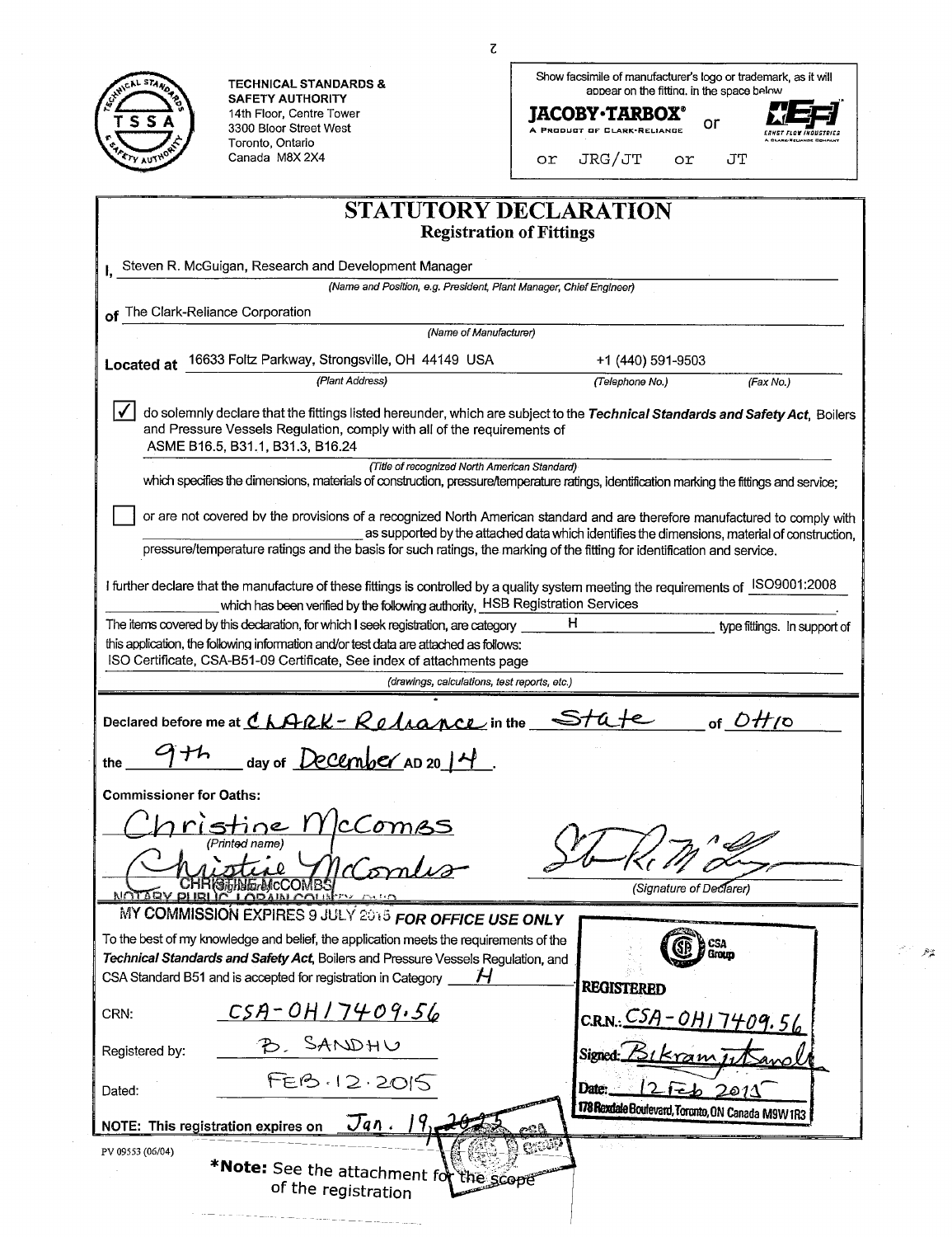## **Jacoby-Tarbox Eductor CRN - Material Data & Scope Definition**

CRN-ED-MTL Rev 3 Date: January 17, 2015

..\_ .. ASTM  $\parallel$  Max Press. @ 100F (38C)  $\parallel$  Max Temp. Material | Spec | Grade | ASME Standard | psig | Barg \_\_. F C Size Range Carbon steel | ASTM A216 WCB  $\begin{array}{|l|} \hline \end{array}$  ASME B16.5 | 285 | 19.7 | 500 | 260 | 1/2" through 4" 316 SS ASTM A351 CF8M ASME B16.5 275 49.0 500 260 1/2" through 4" B62 Bronze | ASTM B62 (UNS C83600) | ASME B16.24 | 225 | 15.5 | 450 | 232 1/2" through 2" Alternates B61 Bronze | ASTM B61 (UNS C92200) | ASME B16.24 | 225 | 15.5 | 450 | 232 1/2" through 2" Alloy Steel | ASTM A352 LCB | ASME B16.5 | 265 | 18.3 | 500 | 260 | 1/2" through 4" Alloy Steel | ASTM A352 LCC | ASME B16.5 | 290 | 20.0 | 500 | 260 1/2" through 4" Alloy Steel ASTM A217 WC6 ASME B16.5 290 20.0 500 260 1/2" through 4" Alloy Steel | ASTM A217 | WC9 | ASME B16.5 | 290 | 20.0 | 500 | 260 |1/2" through 4" Alloy Steel | ASTM A217 C5 | ASME B16.5 | 290 | 20.0 | 500 | 260 1/2" through 4" 304 SS | ASTM A351 CF8 | ASME B16.5 | 275 | 19.0 | 500 | 260 | 1/2" through 4" 304L SS | ASTM A351 CF3 | ASME B16.5 | 275 | 19.0 | 500 | 260 | 1/2" through 4" 316L SS | ASTM A351 CF3M | ASME B16.5 | 275 | 19.0 | 500 | 260 | 1/2" through 4" 317 SS ASTM A351 CG8M ASME B16.5 275 19.0 500 260 1/2" through 4" Duplex | ASTM A351 CK3MCuN | ASME B16.5 | 290 | 20.0 | 500 | 260 | 1/2" through 4" Duplex | ASTM A351 CD3MWCuN | ASME 816.5 | 290 | 20.0 | 500 | 260 1/2" through  $4^{\circ}$ Duplex | ASTM A351 CE8MN | ASME B16.5 | 290 | 20.0 | 500 | 260 | 1/2" through 4" Duplex | ASTM A351 CD4MCu | ASME B16.5 | 290 | 20.0 | 500 | 260 1/2" through 4" Super Duplex | ASTM A351 CN3MN | ASME B16.5 | 260 | 17.9 | 500 | 260 1/2" through  $4^n$ Alloy 20 ASTM A351 CN7M ASME B16.5 230 15.9 500 260 1/2" through 4"

CSA<br>Group **ATTACHMENT TO**  c.R.N.. *C54 ° 0E179-09 '.56*  Signed: Bibramit 178 Rexdale Boulevard, Toronte, UN Canada M9W IR3

## **S** PART OF CRN 0H17409.5 *Technical Standards & Safety Authority* Boilers & Pressure Vessels Safety Program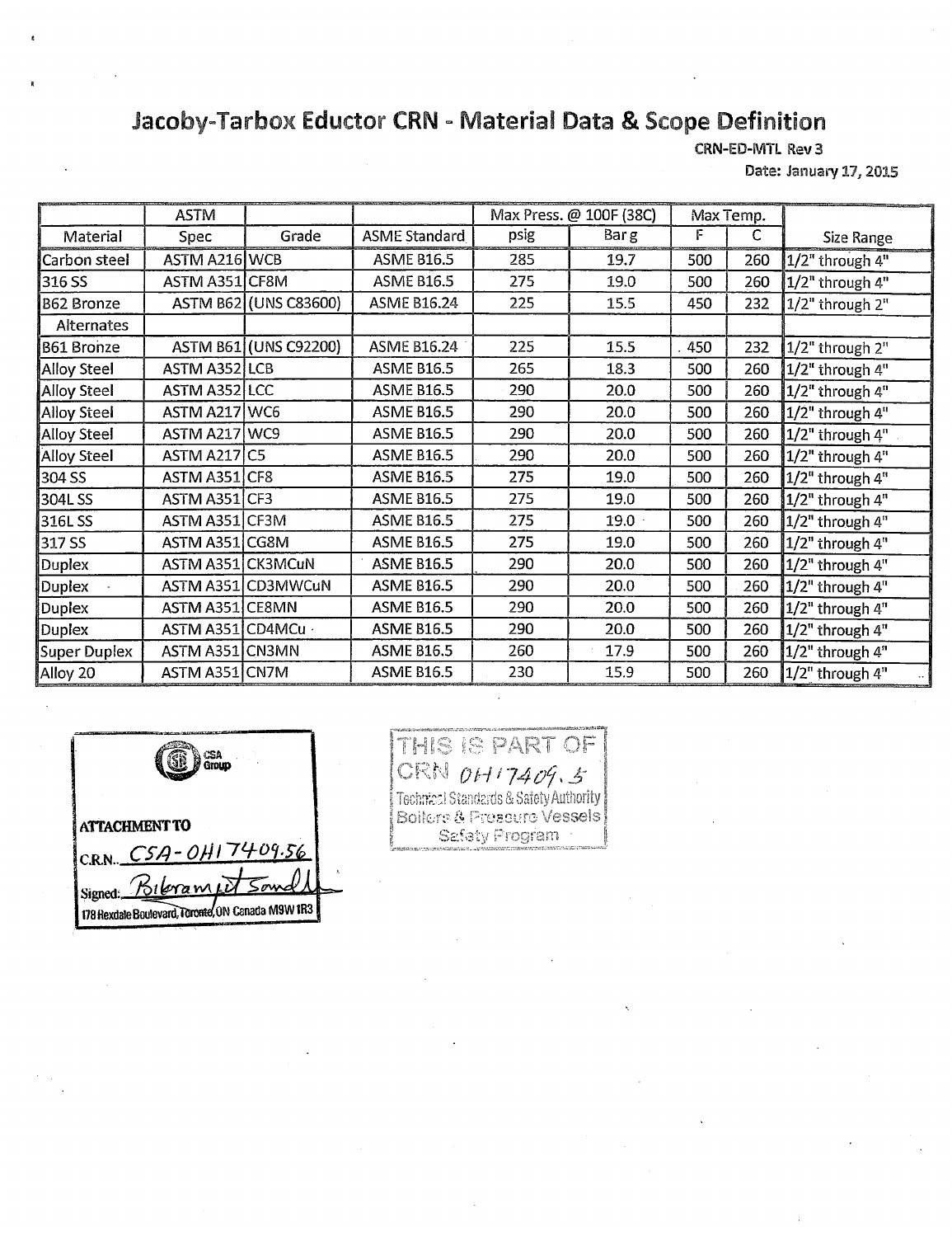**HSB REGISTRATION SERVICES**  595 E. SWEDESFORD ROAD WAYNE, PENNSYLVANIA 19087

# *Certificate of Registration*

*This is to certify that:*  **Clark-Reliance Corporation Main Office 16633 Foltz Parkway, Strongsville, OH 44149** 

**16433 Foltz Parkway, Strongsville, OH 44149 Innovation Machining Center 5656 Innovation Drive, Valley City, Ohio 44280** 

*Has established and applied a Quality Management System for:*  **Design, Development, Production and Installation of Fabricated Metal Products and After Market Filter Products Associated with the Power and Process Industry** 

> *Proof has been furnished that the requirements according to*  **ISO 9001:2008**  *are fulfilled.*

*EA Code: 17* 

*Certificate Number: HQ Q 218* 

*Initial Audit Date: November 18, 1998 Effective Date: February 18, 2014 Expiration Date: February 17, 2017 Revision Date:* 

*tutailwrialta.* 

*111 ed on behalf of HSB Registration Services* 

Certificate Number: HQ Q 218 Page 1 of 1





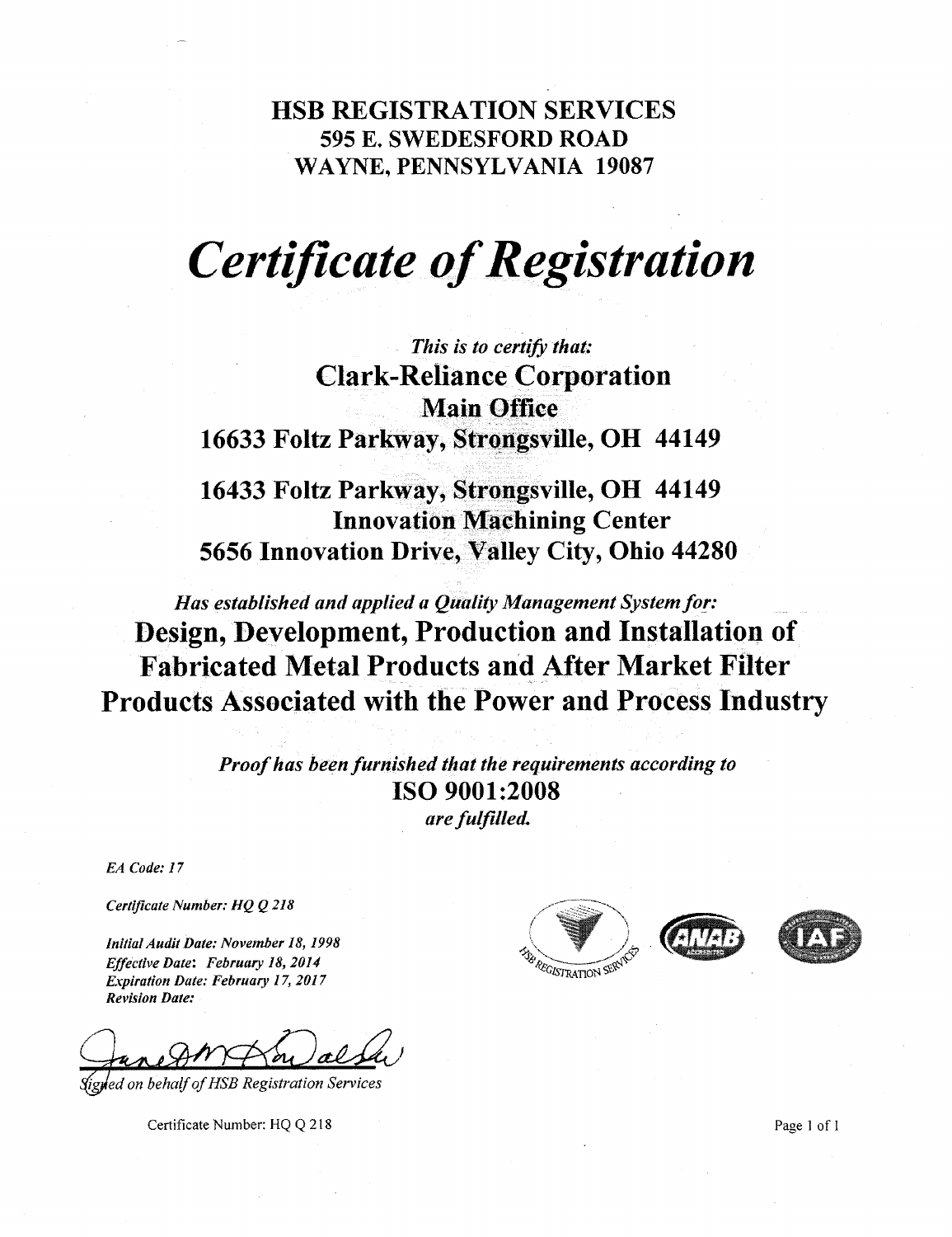HSB Global Standards® Code Services

*Certificate of Achievement Awarded To:* 

*Clark Reliance Corporation* 

*16633 Foltz Parkway Strongsville, Ohio 44149* 

*For the successful quality program audit to the requirements of GSA -B51-09 Annex F* 

**Scope: Construction of Pressure Vessel and Assembly of associated Pressure Piping** 

> *Certificate Issued: March 2011 Certificate Expires: March 2016*

el Casin

*Catherine A. Coseno Vice President — Code Services* 

*Audit performed by: James Gurganus The Hartford Steam Boiler Inspection and Insurance Company of Connecticut.*